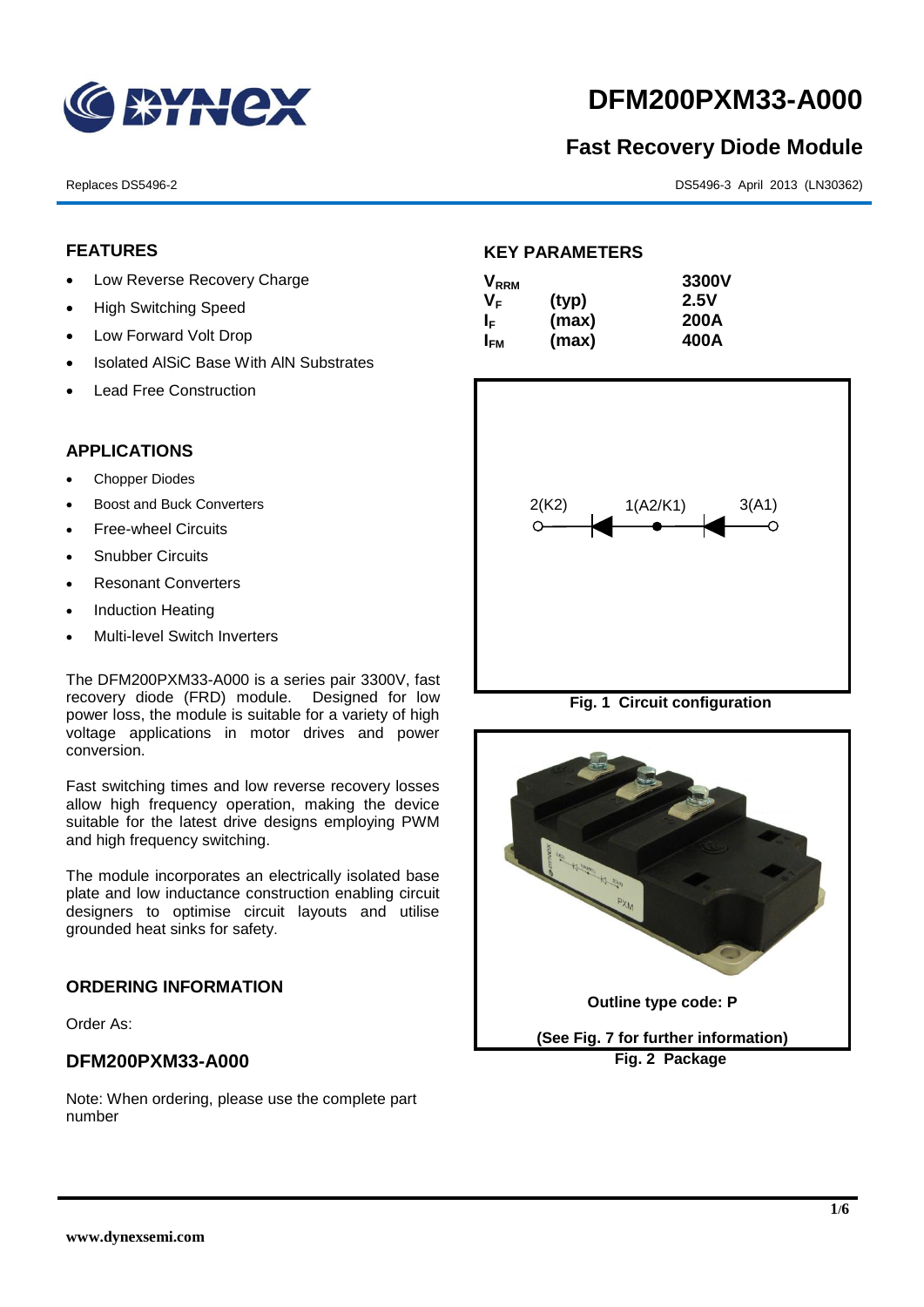#### **ABSOLUTE MAXIMUM RATINGS**

Stresses above those listed under 'Absolute Maximum Ratings' may cause permanent damage to the device. In extreme conditions, as with all semiconductors, this may include potentially hazardous rupture of the package. Appropriate safety precautions should always be followed. Exposure to Absolute Maximum Ratings may affect device reliability.

#### **Tcase = 25°C unless stated otherwise**

| Symbol                  | <b>Parameter</b>                | <b>Test Conditions</b>                                               | Max. | <b>Units</b> |
|-------------------------|---------------------------------|----------------------------------------------------------------------|------|--------------|
| <b>V</b> <sub>RRM</sub> | Repetitive peak reverse voltage | $T_i = 125$ °C                                                       | 3300 | V            |
| $\mathsf{I}_\mathsf{F}$ | Forward current (per arm)       | DC, $T_{\text{case}} = 70^{\circ}$ C                                 | 200  | A            |
| $I_{FM}$                | Max. forward current (per arm)  | $T_{\text{case}} = 105^{\circ}C$ , $t_p = 1ms$                       | 400  | A            |
| $I^2t$                  | $I2t$ value fuse current rating | $V_R = 0$ , $t_p = 10$ ms, $T_i = 125$ °C                            | 20   | $kA^2s$      |
| $P_{max}$               | Max. power dissipation          | $T_{\text{case}} = 25^{\circ}\text{C}$ , $T_i = 125^{\circ}\text{C}$ | 1040 | W            |
| V <sub>isol</sub>       | Isolation voltage - per module  | Commoned terminals to base plate.<br>AC RMS, 1 min, 50Hz             | 6000 | V            |
| $Q_{PD}$                | Partial discharge - per module  | IEC1287, $V_1$ = 3500V, $V_2$ = 2600V, 50Hz RMS                      | 10   | рC           |

#### **THERMAL AND MECHANICAL RATINGS**

| Internal insulation material:     | AIN              |
|-----------------------------------|------------------|
| Baseplate material:               | <b>AISiC</b>     |
| Creepage distance:                | 33 <sub>mm</sub> |
| Clearance:                        | 20 <sub>mm</sub> |
| CTI (Comparative Tracking Index): | >600             |

| Symbol           | <b>Parameter</b>                                      | <b>Test Conditions</b>                        | Min   | Typ.                     | <b>Max</b> | <b>Units</b> |
|------------------|-------------------------------------------------------|-----------------------------------------------|-------|--------------------------|------------|--------------|
| $R_{th(i-c)}$    | Thermal resistance (per arm)                          | Continuous dissipation -<br>junction to case  | -     | $\overline{\phantom{a}}$ | 96         | °C/kW        |
| $R_{th(c-h)}$    | Thermal resistance -<br>case to heatsink (per module) | Mounting torque 5Nm<br>(with mounting grease) |       |                          | 16         | °C/kW        |
| T,               | Junction temperature                                  |                                               | $-40$ | $\overline{\phantom{0}}$ | 125        | $^{\circ}C$  |
| $T_{\text{stg}}$ | Storage temperature range                             |                                               | $-40$ | $\overline{\phantom{0}}$ | 125        | °C           |
|                  | <b>Screw Torque</b>                                   | Mounting – M6                                 | -     |                          | 5          | Nm           |
|                  |                                                       | Electrical connections - M5                   | -     | -                        | 4          | Nm           |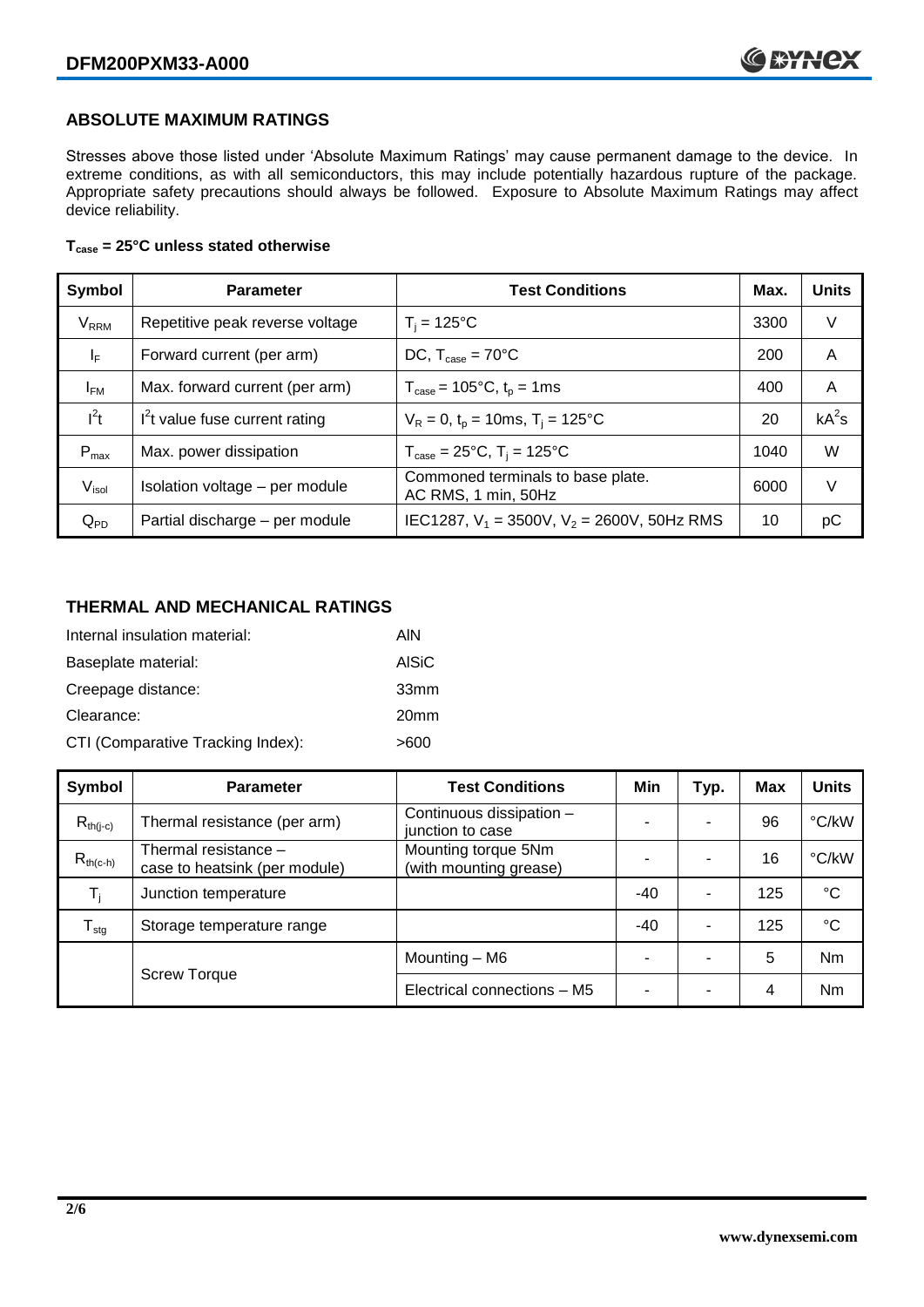### **STATIC ELECTRICAL CHARACTERISTICS – PER ARM**

#### **Tcase = 25°C unless stated otherwise.**

| Symbol          | <b>Parameter</b>     | <b>Test Conditions</b>                 | Min | Гур | <b>Max</b> | <b>Units</b> |
|-----------------|----------------------|----------------------------------------|-----|-----|------------|--------------|
| <sup>I</sup> RM | Peak reverse current | $V_R = 3300V$ , T <sub>i</sub> = 125°C |     |     | 15         | mA           |
| $V_F$           | Forward voltage      | $I_F = 200A$                           |     | 2.5 |            | V            |
|                 |                      | $I_F = 200A$ , $T_i = 125^{\circ}C$    |     | 2.5 |            |              |
| Lм              | Inductance           |                                        |     | 30  |            | nH           |

#### **DYNAMIC ELECTRICAL CHARACTERISTICS – PER ARM**

#### **Tcase = 25°C unless stated otherwise**

| Symbol          | <b>Parameter</b>                        | <b>Test Conditions</b>  | Min | Typ. | Max | <b>Units</b> |
|-----------------|-----------------------------------------|-------------------------|-----|------|-----|--------------|
| $Q_{rr}$        | Reverse recovery charge<br>$I_F = 200A$ |                         |     | 115  |     | μC           |
| 1 <sub>rr</sub> | Peak reverse recovery current           | $V_R = 1800V$           |     | 165  |     | A            |
| $E_{rec}$       | Reverse recovery energy                 | $dl_F/dt = 1100A/\mu s$ |     | 130  |     | mJ           |

#### **Tcase = 125°C unless stated otherwise**

| Symbol                     | <b>Parameter</b>              | <b>Test Conditions</b>  | Min | Typ. | Max | Units |
|----------------------------|-------------------------------|-------------------------|-----|------|-----|-------|
| $\mathsf{Q}_{\mathsf{rr}}$ | Reverse recovery charge       | $I_F = 200A$            |     | 190  |     | μC    |
| - Irr                      | Peak reverse recovery current | $V_R = 1800V$           |     | 185  |     | А     |
| $E_{rec}$                  | Reverse recovery energy       | $dl_F/dt = 1000A/\mu s$ |     | 220  |     | mJ    |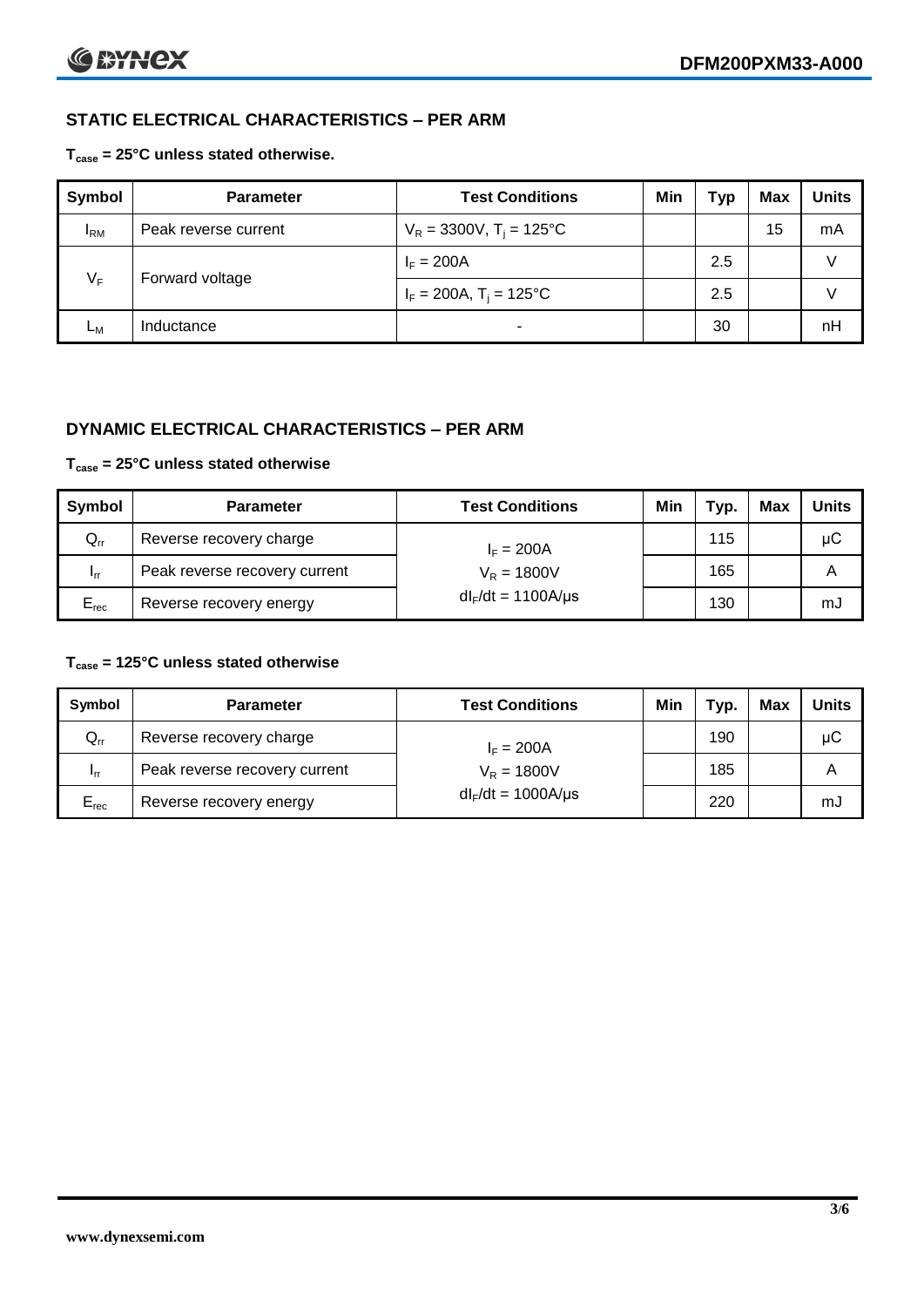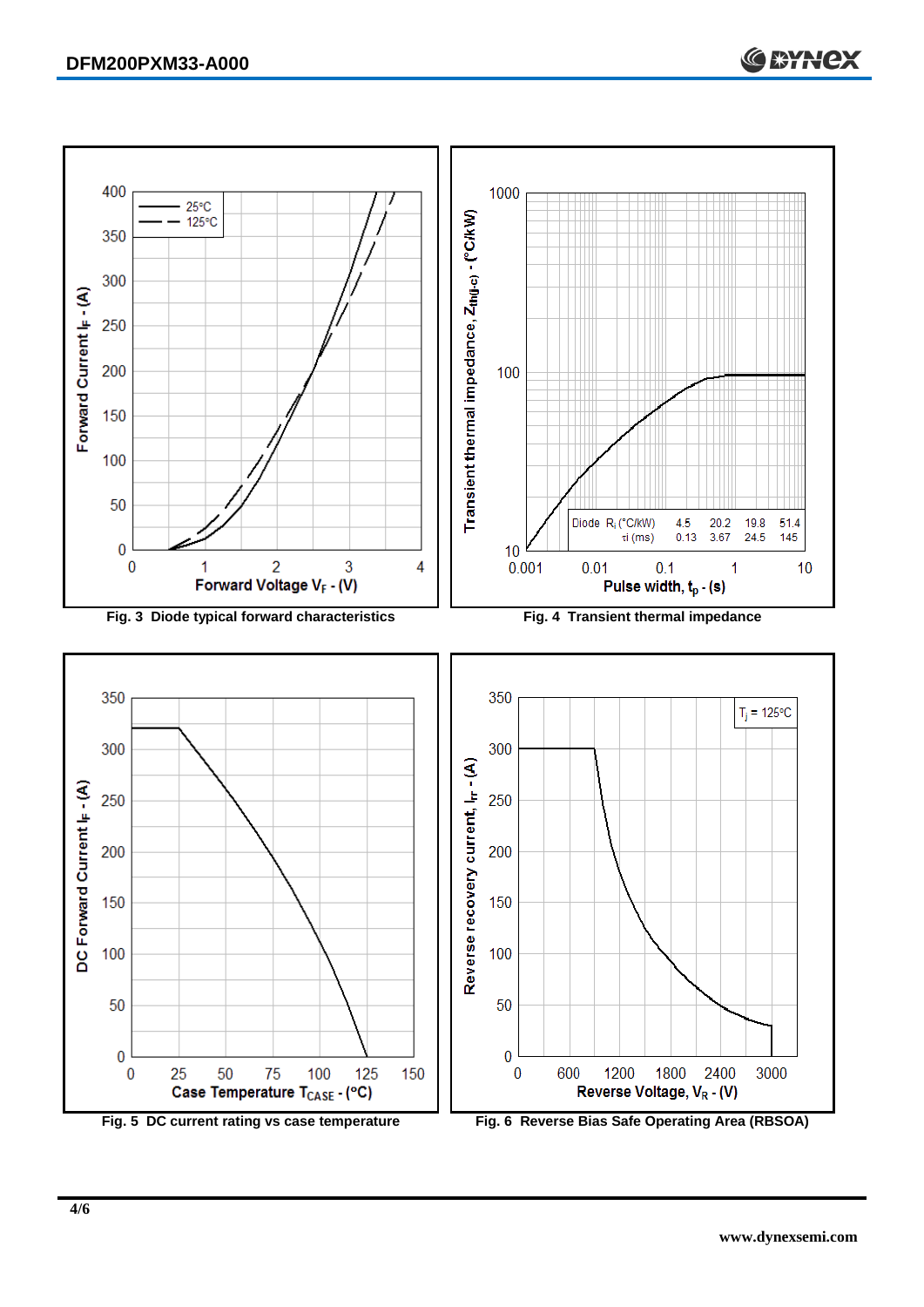

#### **PACKAGE DETAILS**

For further package information, please visit our website or contact Customer Services. All dimensions in mm, unless stated otherwise. **DO NOT SCALE.**